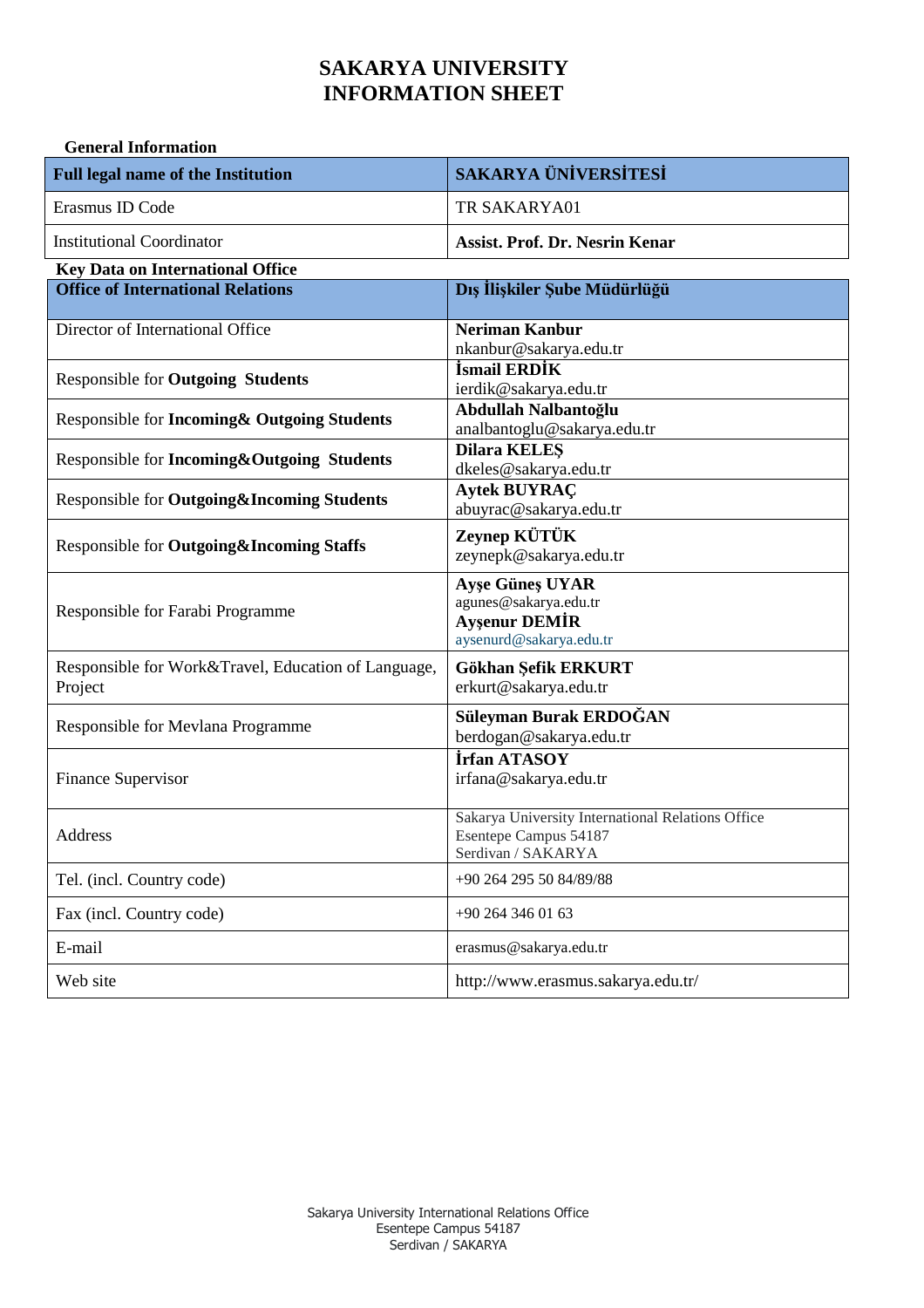| <b>Student Applications</b>                                          |                                                                                                                                                                                                                                                                                                     |                             |
|----------------------------------------------------------------------|-----------------------------------------------------------------------------------------------------------------------------------------------------------------------------------------------------------------------------------------------------------------------------------------------------|-----------------------------|
|                                                                      | Term 1<br>(Fall Semester)                                                                                                                                                                                                                                                                           | Term 2<br>(Spring Semester) |
| <b>Deadlines for Application and</b><br><b>Sending the Documents</b> | Mid-August                                                                                                                                                                                                                                                                                          | Mid-December                |
| <b>Application procedure</b>                                         | Documents that have to be submitted:<br>• Application Form<br>• Learning Agreement featuring the intended courses and signed<br>by the student and Erasmus Coordinator<br>• Copy of the passport<br>• 2 passport size photos<br>Please prepare them on computer and you may send by e-mail or post. |                             |

| <b>Academic Calendar for 2014-2015 Academic Year</b> |                           |                             |
|------------------------------------------------------|---------------------------|-----------------------------|
|                                                      | Term 1<br>(Fall Semester) | Term 2<br>(Spring Semester) |
| <b>Registration</b>                                  | Mid-September 2014        | Mid February 2015           |
| <b>Start of courses/term</b>                         | End-September 2014        | End-February 2015           |
| <b>Orientation</b>                                   | Start of term             | Start of term               |
| Last date for add/drop of<br>courses                 | End-September 2014        | End-February 2015           |
| <b>End of Courses</b>                                | Early-February 2015       | End- May 2015               |
| <b>Final Exams</b>                                   | Early-Mid-January 2014    | Mid-May 2015                |
| <b>End of Term</b>                                   | Early February 2014       | End-June 2015               |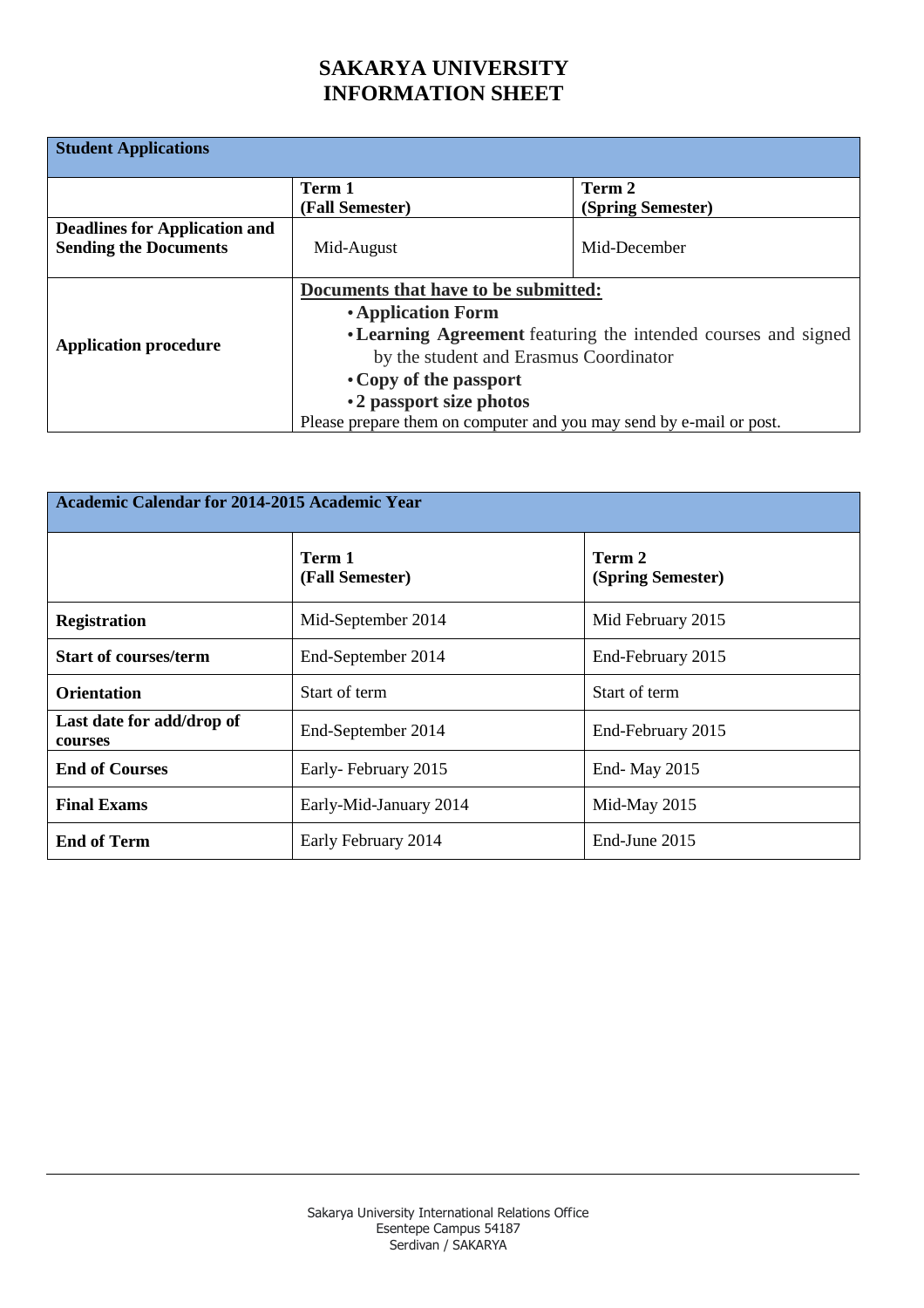| <b>Accommodation</b>                      |                                                                                                                                                                                                                                                                                                                                                                                                                                                                                                                                                                                                                                                                                                                                                                                                                                                                                                                                 |
|-------------------------------------------|---------------------------------------------------------------------------------------------------------------------------------------------------------------------------------------------------------------------------------------------------------------------------------------------------------------------------------------------------------------------------------------------------------------------------------------------------------------------------------------------------------------------------------------------------------------------------------------------------------------------------------------------------------------------------------------------------------------------------------------------------------------------------------------------------------------------------------------------------------------------------------------------------------------------------------|
|                                           |                                                                                                                                                                                                                                                                                                                                                                                                                                                                                                                                                                                                                                                                                                                                                                                                                                                                                                                                 |
| <b>Finding accommodation</b>              | As Erasmus Office we cannot provide any accommodation. But you can<br>utilize private dormitaries or aparts that are within walking distance from the<br>campus. The rent is on average and the rooms are always furnished.<br>Altough, we can not guarantee a place for you, we will try to help you. You are<br>assigned a buddy student as soon as you are accepted. We refer you to your buddy<br>students or former Erasmus students. Please keep in mind that, you will receive an e-<br>mail from Erasmus Office about buddies before your arrival to Sakarya.<br>Also, buddy students help you with your travel arrangements and inform you about<br>the university, city and the country during your whole stay. As long as you inform<br>your buddy student about your exact arrival date and time to Istanbul or Ankara then<br>your buddy student can pick you up from the train station or bus station to Sakarya. |
| <b>Information on residence</b><br>permit | Home page $\rightarrow$ Incoming Students $\rightarrow$ General Information                                                                                                                                                                                                                                                                                                                                                                                                                                                                                                                                                                                                                                                                                                                                                                                                                                                     |
|                                           |                                                                                                                                                                                                                                                                                                                                                                                                                                                                                                                                                                                                                                                                                                                                                                                                                                                                                                                                 |

| <b>Insurance</b>                   | We have our own hospital (Mediko) in the campus where all incoming students can get<br>all kind of paid polyclinic services. In addition you may get benefit from the all public<br>and private hospitals in the city center but students have to have a health &travel<br>insurance before coming. |
|------------------------------------|-----------------------------------------------------------------------------------------------------------------------------------------------------------------------------------------------------------------------------------------------------------------------------------------------------|
| Next steps after being<br>accepted | Please visit Home Page $\rightarrow$ Incoming Students $\rightarrow$ Application Process in order to find<br>all the necessary procedures that students should follow before and after arrival.                                                                                                     |
| <b>Other estimated costs</b>       |                                                                                                                                                                                                                                                                                                     |
| Food (monthly)                     | Between 75-150 Euro/month depending on your way of life (eating out or cooking at<br>home)                                                                                                                                                                                                          |
| <b>Transportation</b><br>(monthly) | Not more than 30 Euros depending on location where you live. Moreover, student<br>cards provide a privilege to all students. When you load money on your card which is<br>called Card 54, you can receive discount for transportation.                                                              |